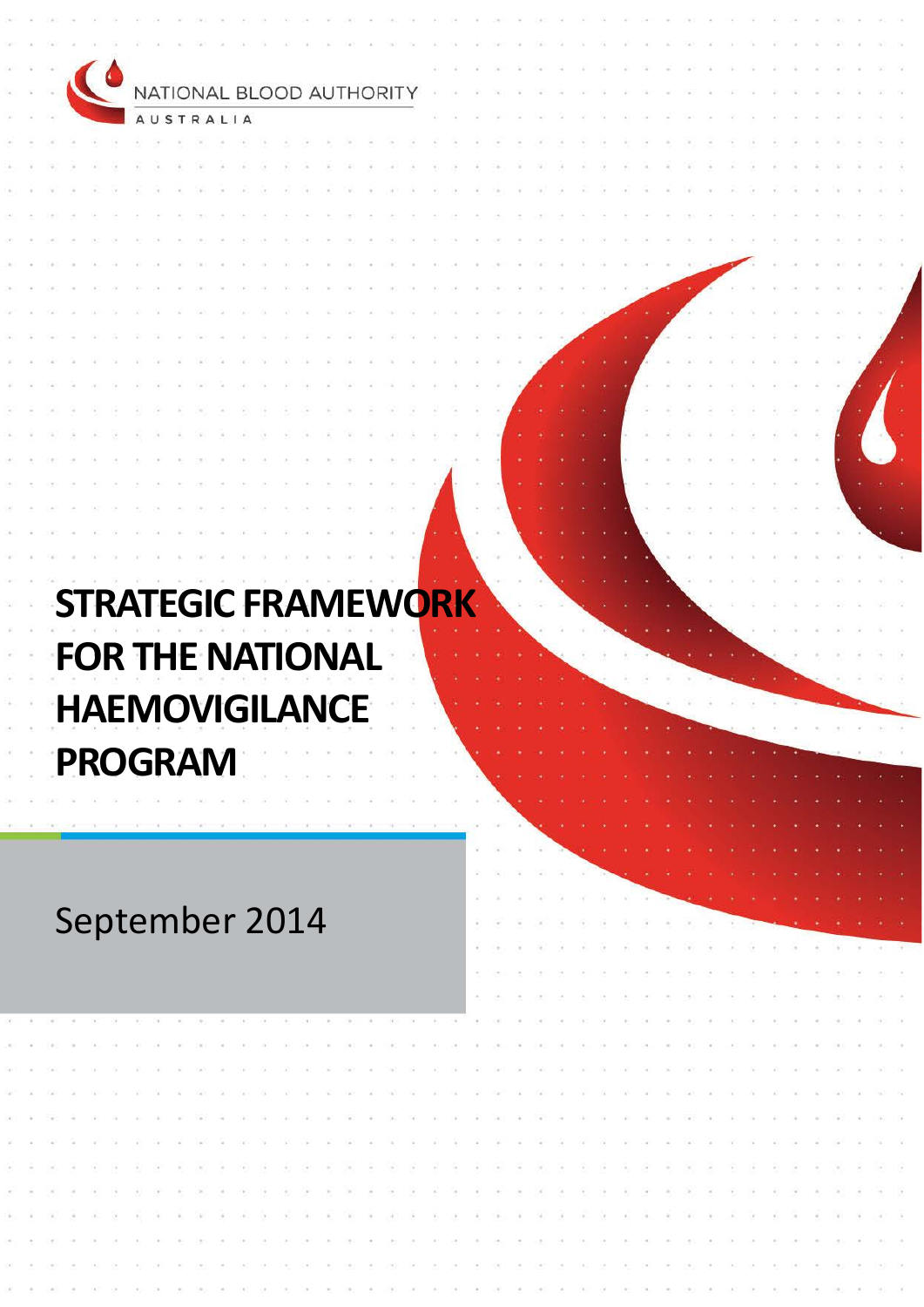## **Why conduct Haemovigilance?**

The World Health Organisation suggests that *"Haemovigilance is required to identify and prevent occurrence or recurrence of transfusion related unwanted events, to increase the safety, efficacy and efficiency of blood transfusion, covering all activities of the transfusion chain from donor to recipient. The system should include monitoring, identification, reporting, investigation and analysis of adverse events near-misses and reactions related to transfusion and manufacturing."*

Haemovigilance is defined by the International Haemovigilance Network as *'a set of surveillance procedures covering the whole transfusion chain (from the collection of blood and its components to the follow up of recipients), intended to collect and assess information on unexpected or undesirable effects resulting from the therapeutic use of labile blood products, and to prevent their occurrence or recurrence'.* 

It is widely acknowledged that haemovigilance is an important tool to improve the effective and appropriate management of blood and blood products, and to ensure the safety of people receiving and donating blood.

The *National Blood Authority Act 2003* states that the National Blood Authority (NBA) is "*to carry out national blood arrangements relating to safety measures, quality measures, contingency measures and risk mitigation measures for the supply of blood products and services"*, and to provide information, advice and assistance to various stakeholders under the national blood arrangements.

The National Blood Agreement requires the NBA to perform the following activities:

- promote optimal safety and quality in the supply, management and use of products, including through uniform national standards
- make best use of available resources, and to give financial and performance accountability for the use of resources by all entities involved in the Australian blood sector
- undertake national information gathering, monitoring of new developments, reporting and research in relation to the Australian blood sector
- undertake or facilitate national information management, benchmarking and cost and performance evaluation for the national blood supply
- facilitate the development of national information systems for safety and quality issues in relation to the Australian blood sector.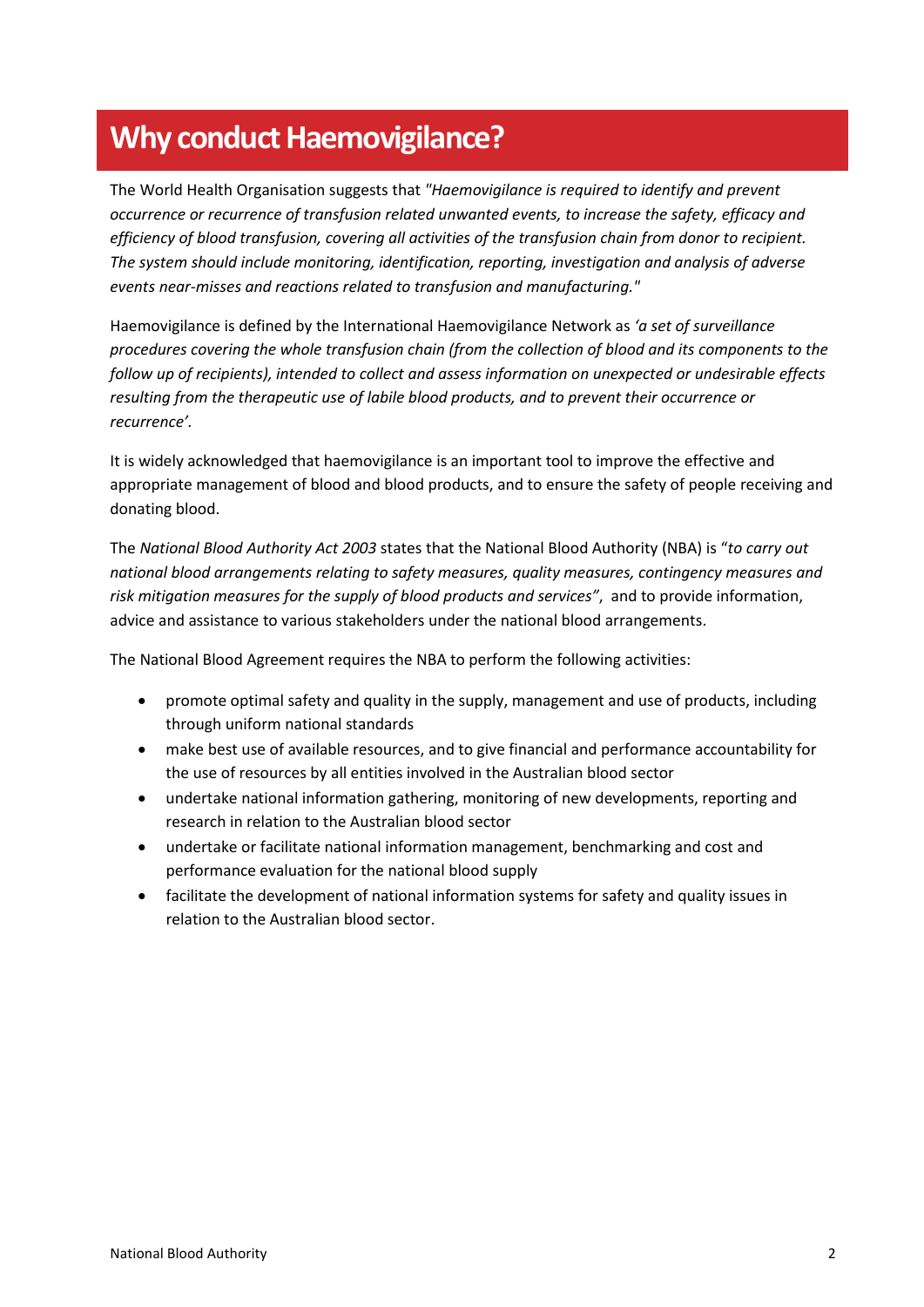## **Haemovigilance in Australia**

The transfusion of blood and blood products is a core part of healthcare service delivery to patients. While the use of blood and blood products can be lifesaving, there are also risks associated with the transfusion. Incidents can occur and some of these can have serious consequences to patients if not well managed.

In Australia the rationale for setting up a national haemovigilance program is to:

- enable transfusion practice improvements
- enable product improvements
- identify contributory and comparator factors
- place Australian transfusion risks into an international perspective

This was done to promote safety and quality improvements through:

- education
- supply chain efficiencies
- research and development
- guidelines

The National Safety Quality Heath Service (NSQHS) Standard 7 – Blood and Blood products requires under 7.3 that health organisations ensure blood and blood product adverse events are included in the incidents management and investigation system:

- 7.3.1 Reporting on blood and blood product incidents is included in regular incident reports
- 7.3.2 Adverse blood and blood product incidents are reported to and reviewed by the highest level of governance in the health service organisation
- 7.3.3 Health service organisations participate in relevant haemovigilance activities conducted by the organisation or at state or national level

The [Stewardship Statement](http://www.blood.gov.au/sites/default/files/documents/nba-stewardship-stewardship-statement.pdf) outlines measures that Health Ministers expect all health providers to adopt within their organisation. As illustrated below, this includes the requirement to manage blood and blood products in ways that ensure transfusion related adverse event information is collected and managed according to jurisdictional requirements.

The roles and responsibilities within Australia are depicted below, together with the data collection and reporting obligations at each level.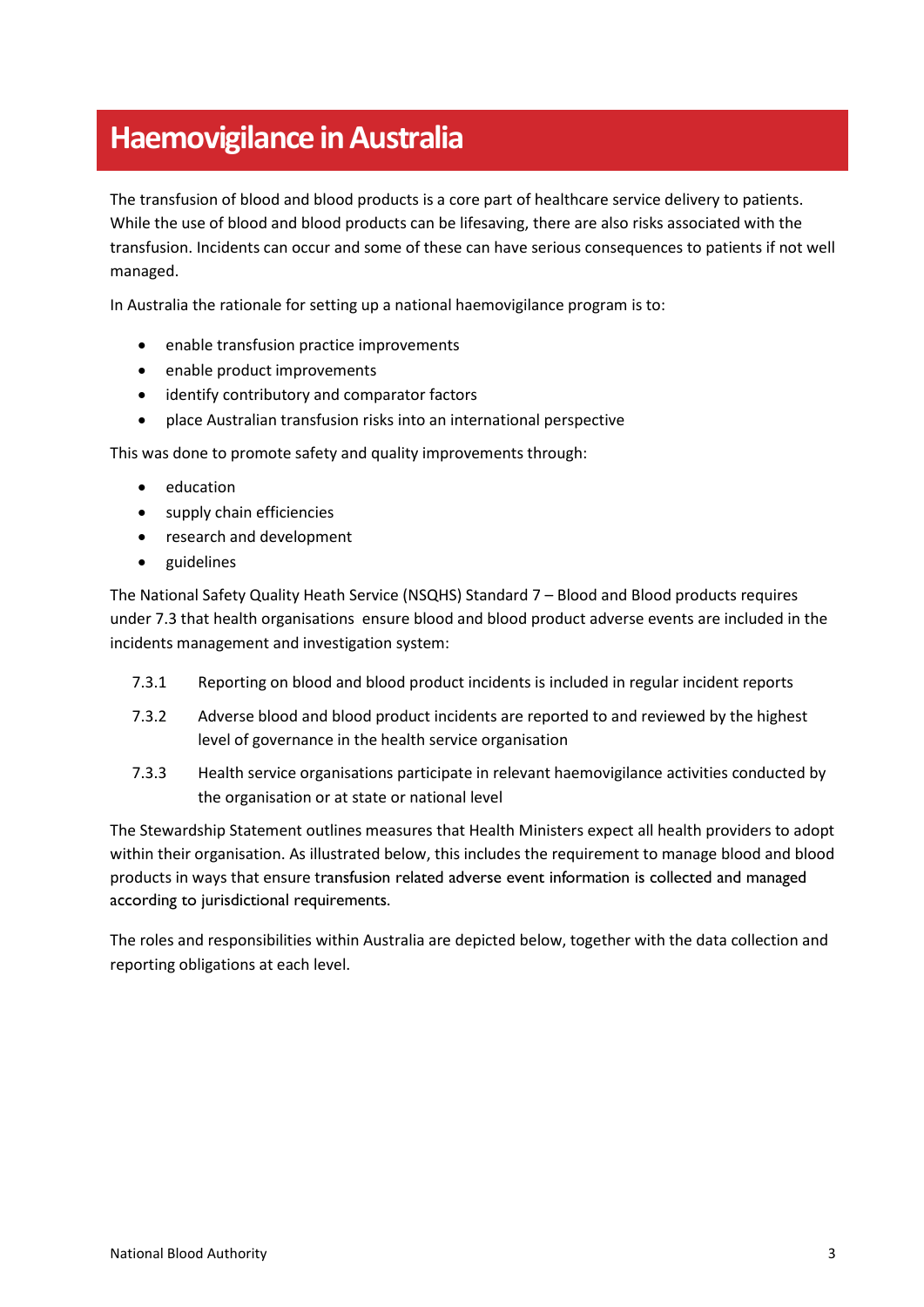

#### Australian Health Ministers' Conference Statement on National Stewardship Expectations for the Supply of Blood and Blood Products

The Australian Health Ministers' Conference (AHMC) has determined that a clear statement is needed on governments' stewardship expectations for the providers of blood and blood products within the health sector. Stewardship, in this context, means responsible, sustainable and appropriate use of blood and blood products.

Blood and blood products are provided under the National Blood Agreement 2003 to which all Commonwealth, State and Territory Governments are signatories. Achieving a blood supply that can meet the growing needs of an ageing population at an affordable cost requires the commitment from blood donors to be matched by an equal commitment from other parties in the supply chain.

All governments are committed to:

- Providing an adequate, safe, secure and affordable supply of blood products, blood related products and blood related services: and
- Promoting safe, high quality management and use of blood products, blood related products and blood related services in Australia

A key component of the blood sector and one which plays an invaluable part is that of the health providers of blood and blood products. Hospitals, doctors, laboratories and other health providers serve a vital role in ensuring these key resources reach the patients in need.

In fulfilling this role. Ministers expect that these health providers will contribute to the sustainability of the blood supply by adopting these stewardship measures for their own organisation and requiring their adoption by any other party to whom they supply blood.

#### **Blood Stewardship Principles**

Blood should be managed in ways that ensure:

- All blood products are used in a clinically appropriate manner in accord with relevant professional guidelines and standards:
- Informed patient consent procedures are implemented for all patients;
- Processes, programs and facilities are in place to minimise the wastage of blood products;
- Facilities are accredited with the appropriate bodies to meet all quality and safety obligations; and
- Transfusion related adverse event information is collected and managed according to jurisdictional requirements.

National blood product planning, management and governance are supported by:

- Health providers having an ordering and receipt verification process in place which provides adequate financial accountability as required by governments; and
- . Inventory data is provided on a regular and timely basis to assist in supply and demand planning, especially in times of national shortages.

Governments and the National Blood Authority will continue to manage the Australian blood supply to meet the needs of the community. Health providers play a vital role in making sure that products are available to meet clinical need, when and where required. The contribution of these health providers to safe and appropriate use, including minimisation of cost and wastage in the supply, is equally important. Ministers look to health providers to increase their efforts in these areas to ensure that Australia has a sustainable and affordable blood supply into the future

Statement Approved by the Australian Health Ministers' Conference, 12 November 2010.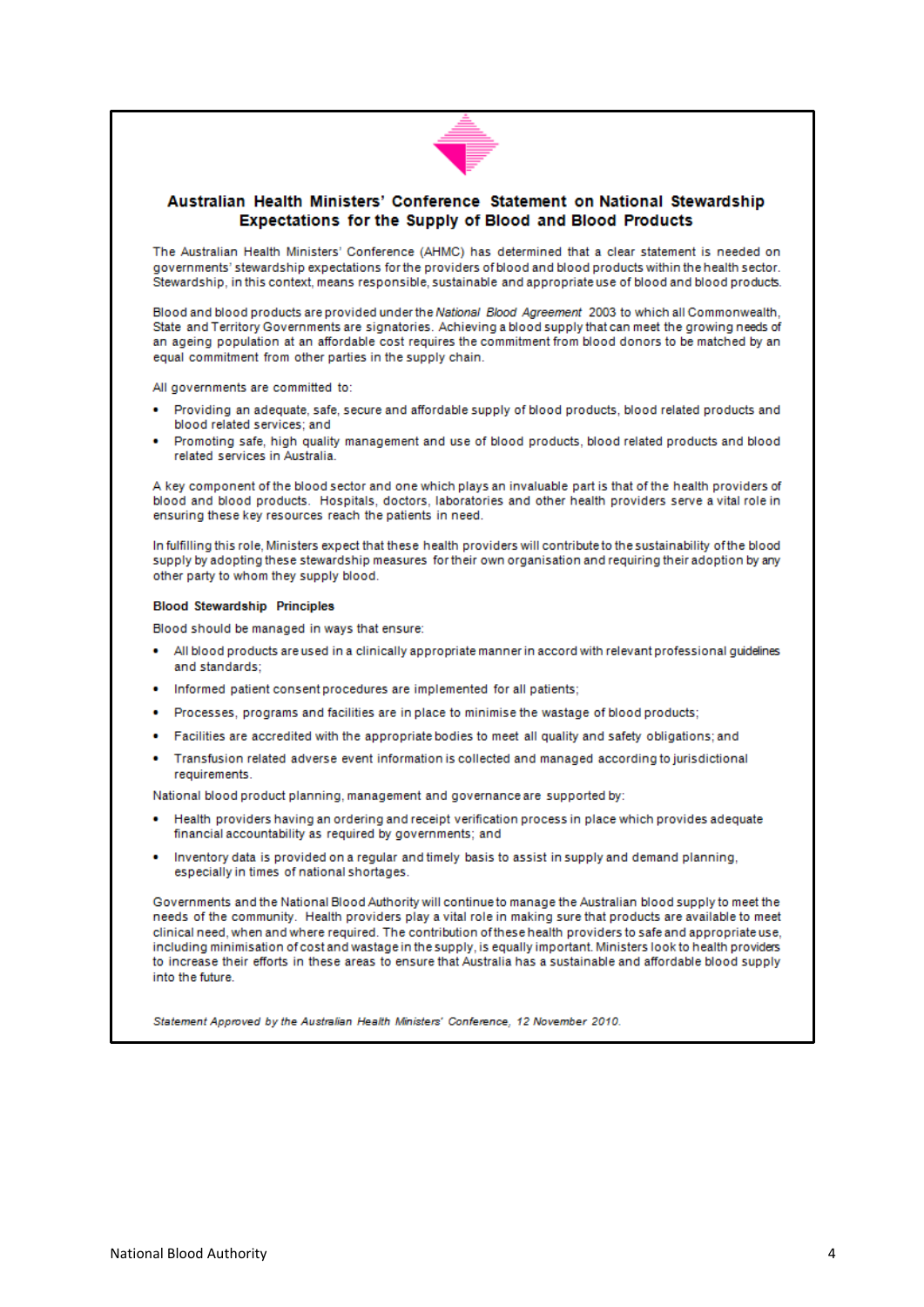## **Haemovigilance in Australia –Roles and Responsibilities**

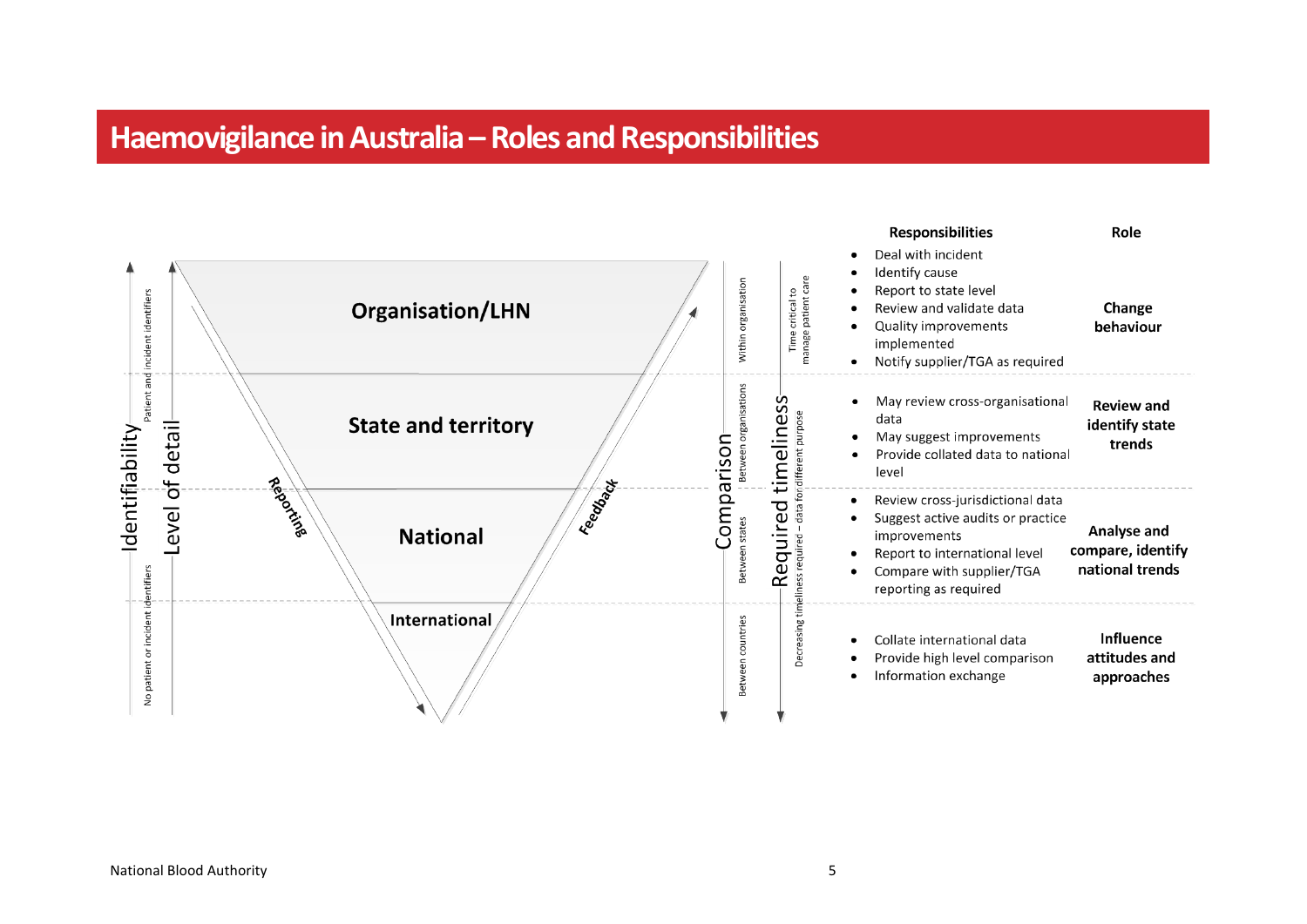|                     | <b>Local Organisation (Private and</b>                                                                                                                                                                                                                                                                                                                                                                                                                     | <b>State or Territory</b>                                                                                                                                                                                                                                                                                                                                                                                                                                                                                                                                                                                                                                                                                                                                                                                                                                                                                                                                                                                           | <b>National</b>                                                                                                                                                                                                                                                                                                                                                                                                                                                                                                                                                                                       |
|---------------------|------------------------------------------------------------------------------------------------------------------------------------------------------------------------------------------------------------------------------------------------------------------------------------------------------------------------------------------------------------------------------------------------------------------------------------------------------------|---------------------------------------------------------------------------------------------------------------------------------------------------------------------------------------------------------------------------------------------------------------------------------------------------------------------------------------------------------------------------------------------------------------------------------------------------------------------------------------------------------------------------------------------------------------------------------------------------------------------------------------------------------------------------------------------------------------------------------------------------------------------------------------------------------------------------------------------------------------------------------------------------------------------------------------------------------------------------------------------------------------------|-------------------------------------------------------------------------------------------------------------------------------------------------------------------------------------------------------------------------------------------------------------------------------------------------------------------------------------------------------------------------------------------------------------------------------------------------------------------------------------------------------------------------------------------------------------------------------------------------------|
|                     | <b>Public Hospital, LHN)</b>                                                                                                                                                                                                                                                                                                                                                                                                                               |                                                                                                                                                                                                                                                                                                                                                                                                                                                                                                                                                                                                                                                                                                                                                                                                                                                                                                                                                                                                                     |                                                                                                                                                                                                                                                                                                                                                                                                                                                                                                                                                                                                       |
| Incident Management | Incident management system<br>$\geq$<br>Manage incident and identify causation<br>Monitor and review and quality improvement<br>process<br>Incident management reporting and local<br>governance<br>Escalate/notify depending on severity (eg<br>supplier/TGA (eg product issue)<br>Review by clinical group, Governance<br>Committee/Quality Improvement Committee                                                                                        | Incident management reporting and governance<br>depending on severity level<br>Escalated from local organisation to state/territory<br>If issue identified at state/territory level, deal with<br>at state/territory level<br>Compare with supplier/TGA reporting if required                                                                                                                                                                                                                                                                                                                                                                                                                                                                                                                                                                                                                                                                                                                                       | Incident management reporting<br>><br>depending on severity level as a<br>notifiable event through supplier<br>contracts<br>Escalated from local organisation<br>to TGA/Supplier (eg product issue)<br>Compare with supplier/TGA<br>reporting if required                                                                                                                                                                                                                                                                                                                                             |
| Haemovigilance      | Haemovigilance reporting and local<br>governance<br>Responsible for independent review<br>Establish validity classification and<br>imputability assessment - either<br>conducting or arranging through<br>Hospital/LHN/STIR or other central<br>organisation or committee<br>Only serious adverse events reported (to<br>be defined in ANHDD) to state and<br>territory<br>Review by clinical group, Governance<br>Committee/Quality Improvement Committee | Haemovigilance reporting<br>$\geq$<br>Collate de-identified data from local organisations<br>at agreed timing<br>Provide collated data to national level based on<br><b>ANHDD</b><br>May choose to provide comparator and<br>cumulative reporting at cross-organisational level<br>Choose level of incident/trend analysis,<br>feedback and recommendations undertaken<br>Only serious adverse events reported (to be<br>defined in ANHDD)<br>May choose to co-ordinate independent review or<br>find a mechanism of action with the state or territory<br>to deliver this service when necessary, but otherwise<br>review sits at local organisation level<br>May choose to Identify opportunities for<br>improvement or seek indication of resolution<br>Enter into MOUs or data sharing agreements with<br>private hospitals to enable reporting<br>National report review and analysed at jurisdictional<br>$\geq$<br>level - trends acted on if required<br>Comparison with supplier/TGA reporting if required | Annual National Haemovigilance<br>$\geq$<br>reporting and analysis<br>collate and collect data from states<br>and territories<br>Only serious adverse events<br>De-identified patient and health<br>provider data reported<br>Comparative and cumulative data<br>Publish national report<br>Identify possible items for active<br>$\!>$<br>surveillance such as clinical audits<br>Contribution to international<br>$\geq$<br>reporting if required<br>Identify opportunities for<br>$\geq$<br>improvement<br>Comparison with supplier/TGA<br>reporting if required<br>Monitor and identify causation |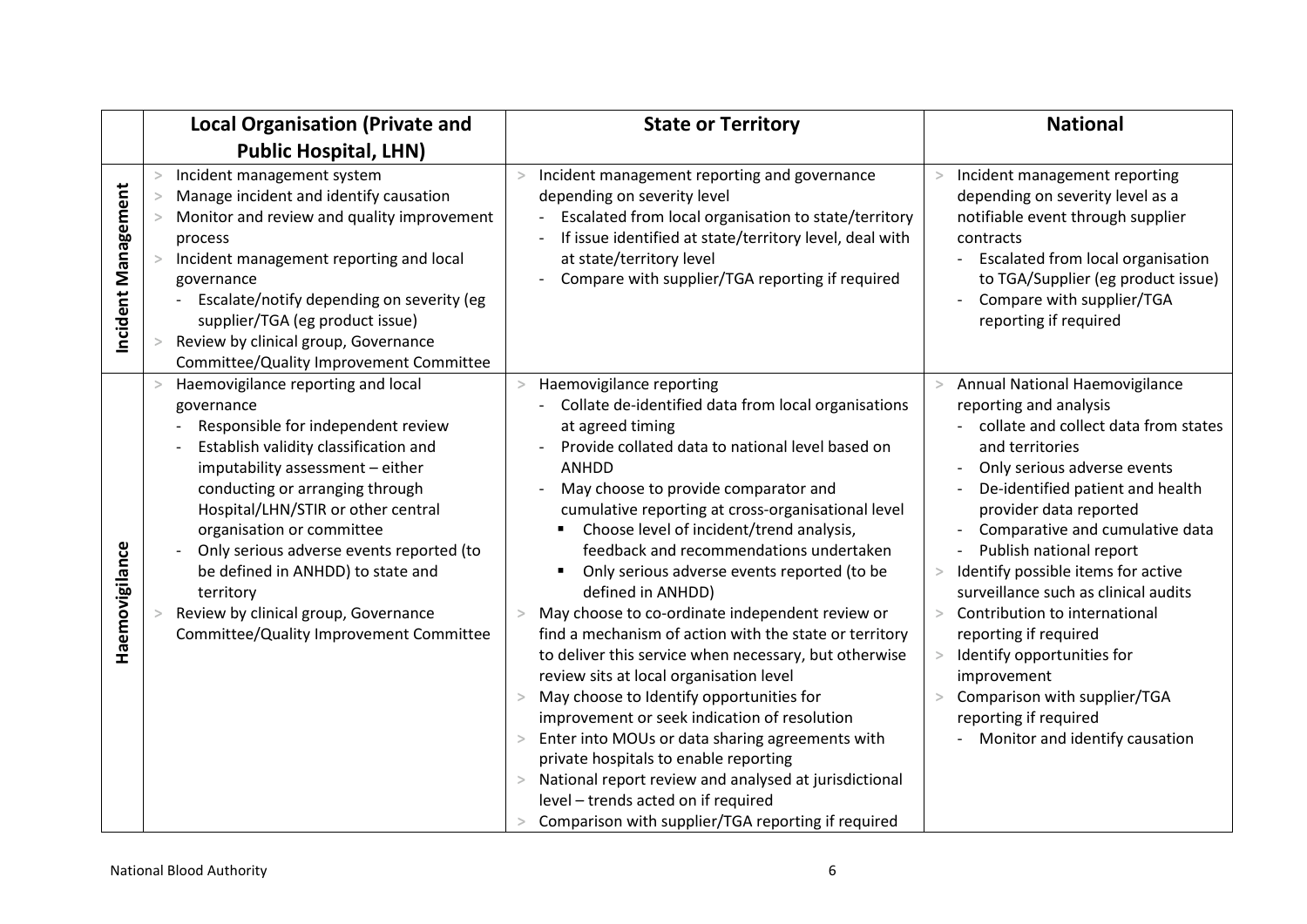# **The National Haemovigilance Program**

## *THE PROCESS*

In Australia, haemovigilance is undertaken at local or state/territory, supported by a national data collection and reporting process. Data is collected at the local or state/territory level and the local area is responsible for the review of reported incidents to assess the validity and imputability of the incident with respect to whether it was reported correctly, the seriousness of the incident, and assessment of the cause of the incident being related to the transfusion. Some states and territories/local organisations provide their data to STIR to conduct this review, while others manage this process themselves, or do not do a review outside of the local level. Following review, the data is aggregated and provided to the NBA for national analysis and reporting.

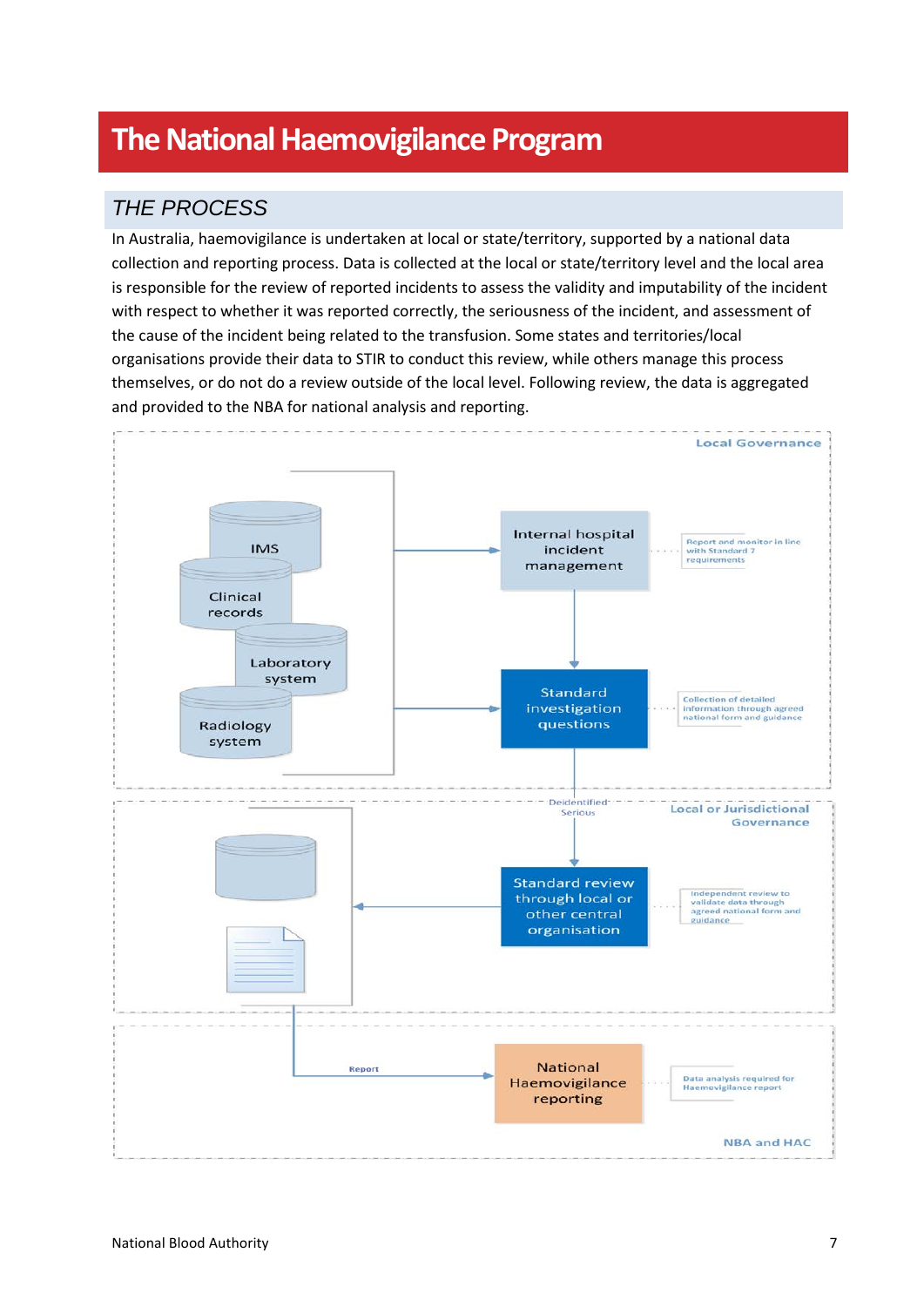Since 2008, the NBA has collected haemovigilance data from states and territories to publish a national haemovigilance report.

De-identified data is collated, aggregated and reported. Privacy principles are upheld, and data cannot be manipulated to identify patient, clinician or facility.

### *COLLECTION AND SUBMISSION OF HAEMOVIGILANCE DATA*

The NBA requests data from State and Territory Departments of Health through the JBC member or proxy. Data can be submitted through the NBA data portal o[n www.govdex.gov.au](http://www.govdex.gov.au/) or through other agreed means. To support a national approach to haemovigilance, states and territories have agreed to progressively align their reporting systems with the agreed dataset requirements to contribute to a comprehensive national dataset. It is recognised that this will require all users of labile blood products to:

- Participate in the provision and analysis of data
- Investigate and report adverse events in accordance with the national dataset

To ensure the quality, comparability and imputability of data, all information provided by states and territories for national reporting has been fully validated and de-identified by the jurisdiction before submission to the NBA.

### *NATIONAL HAEMOVIGILANCE REPORTS*

Aggregated haemovigilance data, supplied through State and Territory Departments of Health, will be analysed for national trends and other indicators. Reports will also refer to the national data in the context of previous national haemovigilance data. The function of national haemovigilance reports will be to identify the incidence and causes of voluntarily reported adverse transfusion events and make recommendations for national quality and safety investments that can lead to genuine improvements in patient safety outcomes in Australia. National haemovigilance reports are issued by the NBA after advice from the Haemovigilance Advisory Committee (HAC). It is desirable to publish national reports annually. Following publication of a national report, the NBA will table HAC recommendations present in the report for noting to JBC and the development of action items as part of the HAC annual work program.

### *NATIONAL HAEMOVIGILANCE REPORTING PROCESS*

All national haemovigilance data is held and managed by the NBA in a secure manner to prevent disaggregation and identification of patients, clinicians or facilities, and to meet relevant privacy requirements. Haemovigilance data analysis by the NBA will be presented for discussion at the HAC. It is the role of the HAC to advise on further data analysis and revision and to develop conclusions and national recommendations based on the resulting evidence. The HAC may also advise on stakeholder and sector consultation and dissemination of the conclusions and recommendations. It is the role of the NBA to draft, finalise and publish periodic national haemovigilance reports for public dissemination. Depending on the reporting intervals from states and territories, an annual reporting period for national haemovigilance may represent the optimum interval to work towards. The NBA may require the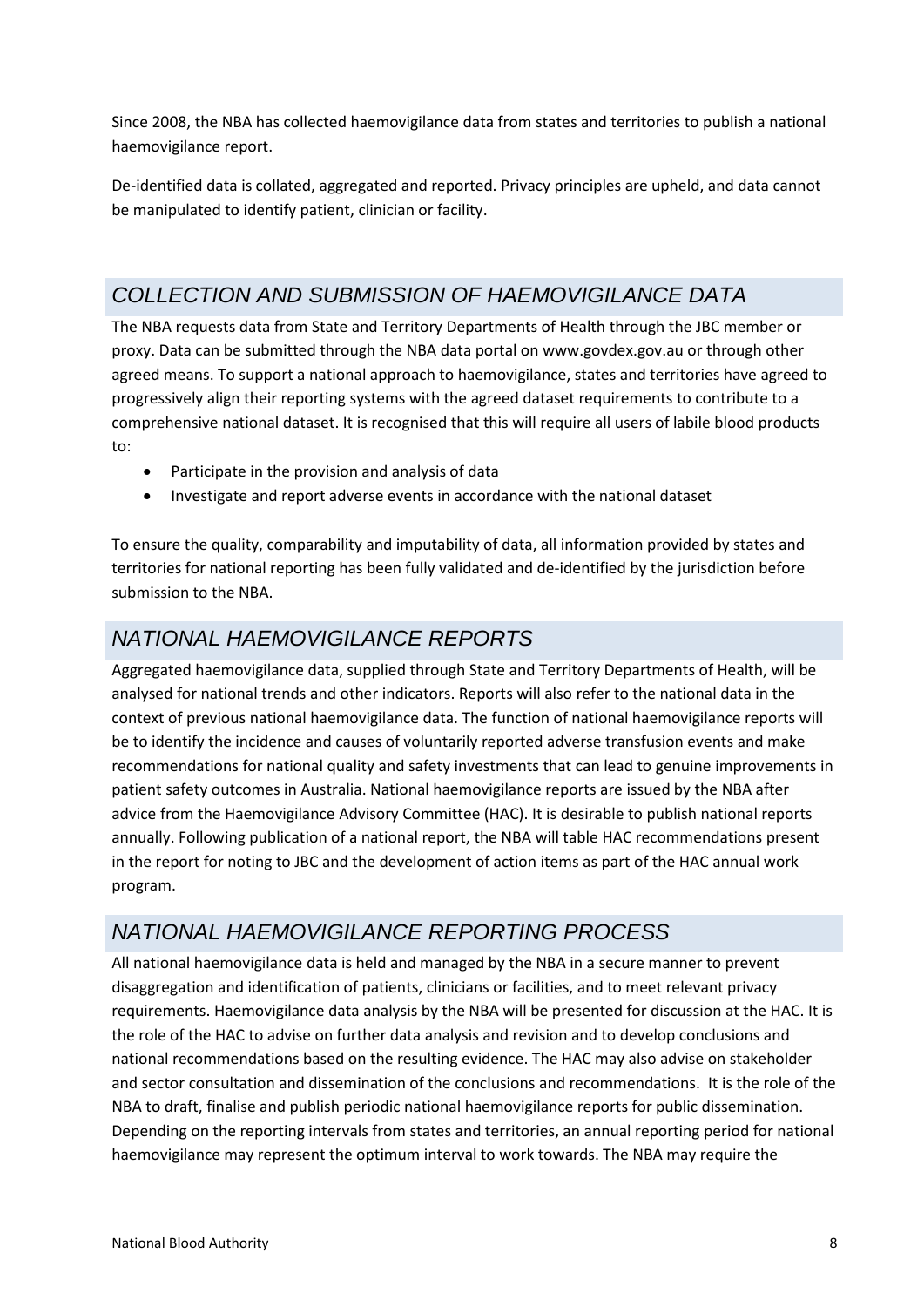approval of the appropriate JBC representative for publication of any and all jurisdiction-specific data, conclusions or recommendations.

### *PUBLICATION PROCESSES*

The NBA is responsible for publishing national haemovigilance reports and other reports, presentations, case studies, commentaries or research articles in relevant academic or professional body forums. Publication and dissemination will be managed in accordance with NBA policies and management instructions, which guide the construction of internal and external publications. These policies ensure that all publications are of a similar high standard and follow a consistent format, and outline the procedures for developing, drafting, approving, printing and releasing NBA publications. Other reports, presentations, case studies, commentaries or research articles in relevant academic or professional body forums will be published in line with that publisher's specifications. It is anticipated that the published reports will be made available to all identified primary stakeholders, who will be encouraged to comment on the scope of the report and its recommendations. The NBA will actively engage with the health, education and quality and safety sectors to disseminate national recommendations widely, effectively and efficiently and will seek written feedback from primary stakeholders on published national haemovigilance reports.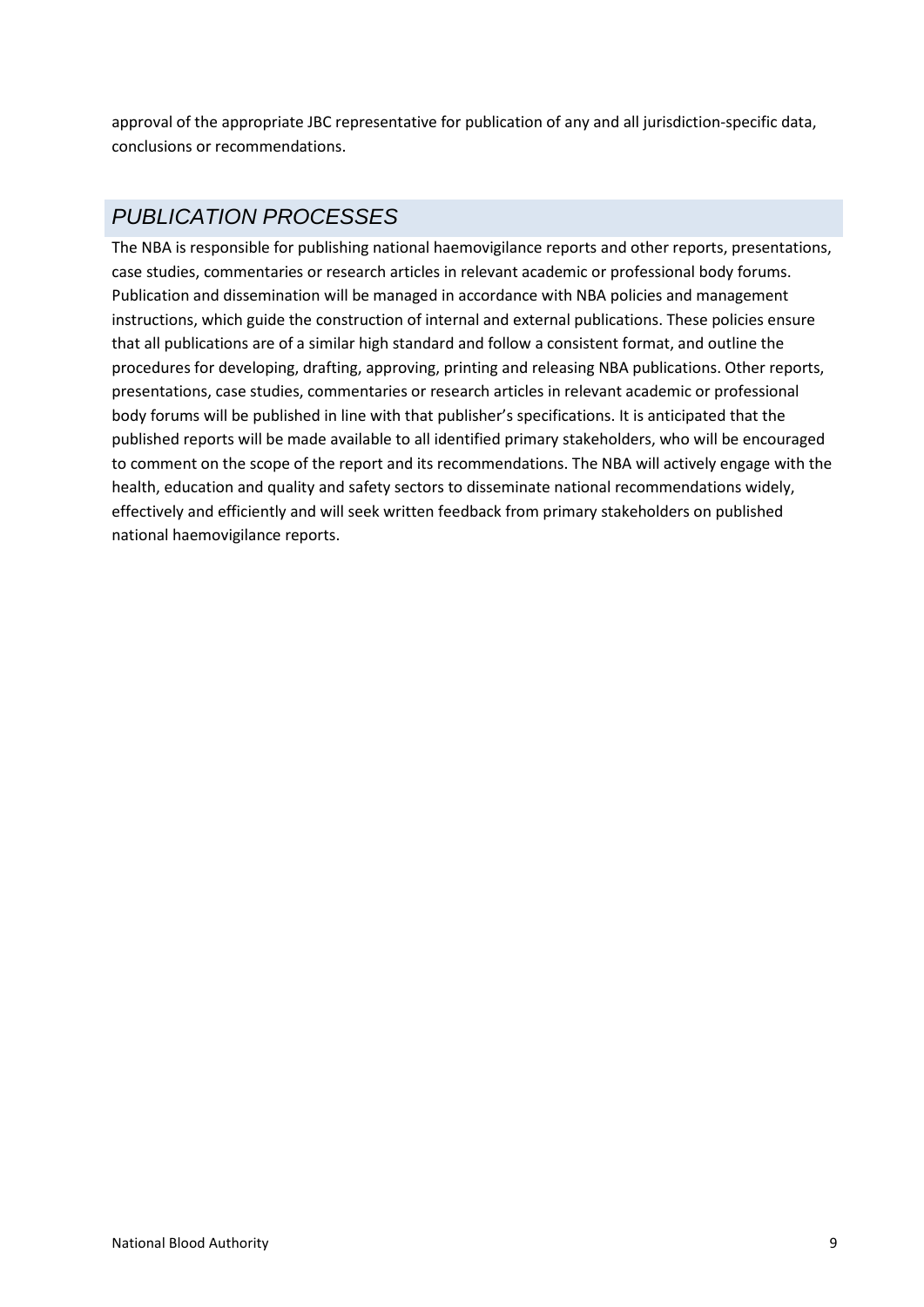# **Action Plan**

The Action Plan for the NBA and HAC over the next three years includes the development of tools such as forms to support data collection at the local and state/territory level and improvements to the current national haemovigilance reporting with regard to the data included as well as timeliness of the reports.

A number of activities will be undertaken to improve the consistency of data provided for national reporting, as outlined below:

**1.** *Review the national data dictionary*

The ANHDD will be reviewed and redefined for consistency against international definitions. Important haemovigilance concepts, such as incident, adverse event, adverse reaction and near miss, would be defined and added to the dictionary. Definitions for incident types such as WBIT (wrong blood in tube) will be added to the dictionary as well. Some definitions (such as FNHTR) will be reviewed/revised to improve alignment with international standards. The NBA will also consider developing a data dictionary to define the input data elements (such as symptoms/signs) which are used to generate the output data elements required by the ANHDD.

**2.** *Develop tools*

In conjunction with Queensland Health the NBA has developed a Data Collection Tool to be used by hospitals for haemovigilance reporting. This Data Collection Tool is now being reviewed by the the NBA for wider distribution. The tool has been tested and will be published on the NBA website in 2014. The NBA is also considering using a software tool for visual analytics as a dissemination/publishing tool for the NBA data including haemovigilance data.

In addition to this, the NBA could develop other tools such as data validation and review tools to support haemovigilance data reporting.

#### **3.** *Standardise forms*

National incident reporting and investigation forms could be developed in hard copy and/or eForms. Computer technologies such as smart phone apps and smart web-based forms could be utilised to improve accessibility and improve ease of data entry. These forms could work with current local or state/territory systems to reduce duplication of effort. National standard forms are important for haemovigilance reporting at national and local level and the forms can be used as educational tools to improve the transfusion practice in Australia

#### **4.** *Guidelines and case studies*

The NBA is working with stakeholders to develop *Guidance on Recognition and Management of Acute Transfusion-Related Adverse Events*. This may improve consistency of clinical assessment of transfusion incidents and provide greater consistency in reporting. The NBA could also develop guidelines on the management of transfusion incidents such as the guidelines for incident reporting, investigation, validation and review to support activities under the NSQHS Standards, as well as to support national haemovigilance activities.